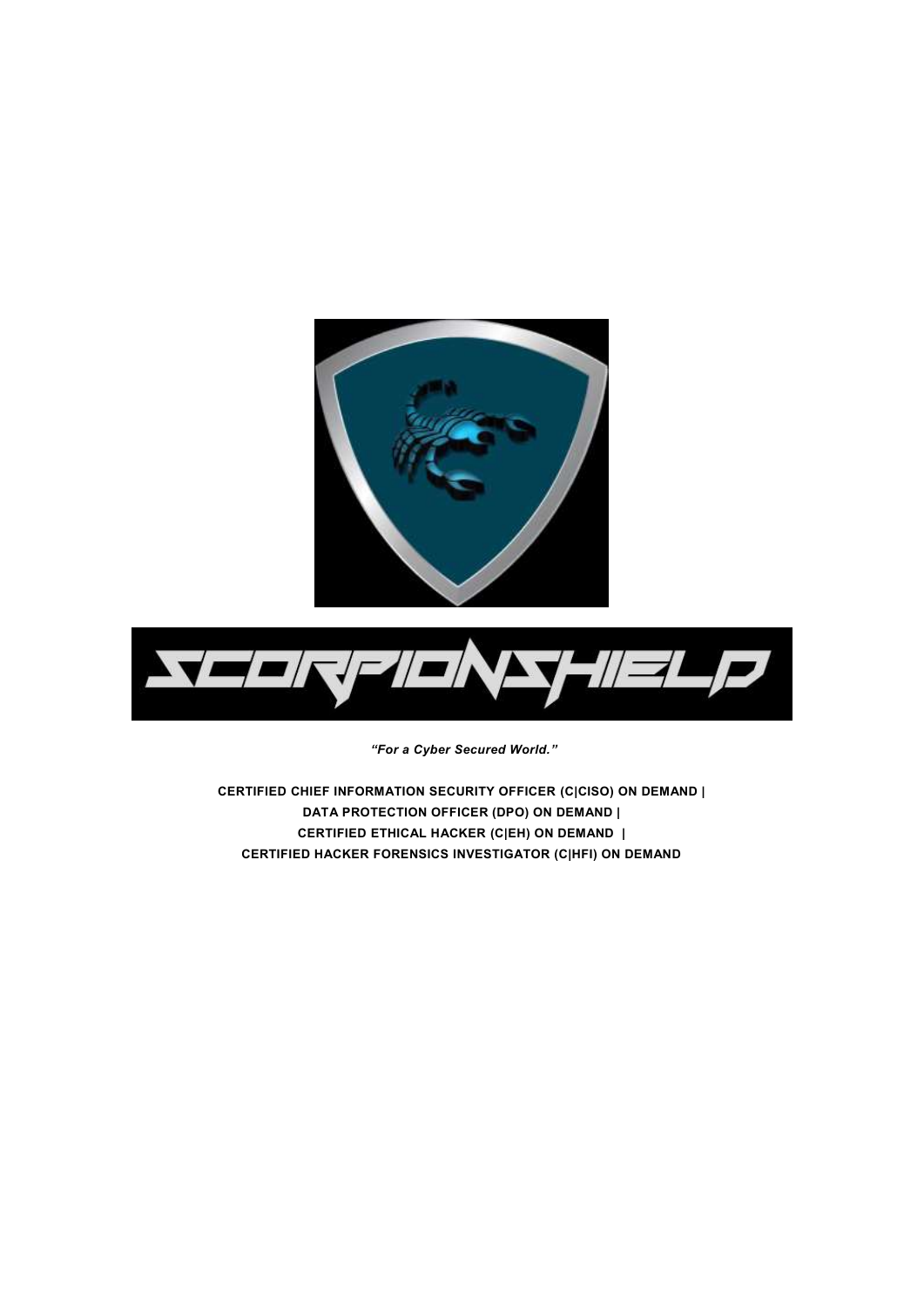

## INTRODUCTION

Following the insights of CSX on the state of cybersecurity in 2019, there is an assumed skills gap in cybersecurity on most organizations. Almost 70% assume they are understaffed on cybersecurity. Almost 60% have open positions on cybersecurity. And almost one third of the inquiries assume they need at least 6 months to fill-in the vacancies. Also, they say one fourth of all the candidates, are underqualified for cybersecurity positions they offer. And still attacks continue to strive, and awareness isn't fostering. As such, 60% if information security professionals believe their company will be attacked this year, but 3 out of 4 inquired say cybercrime is underreported, and half say its underreported even when its mandatory to report attacks to authorities. Only one third are highly confident about cybersecurity, although just 43% of all the companies inquired assume their cybersecurity report to a real CISO - Chief Information Security Officer.



And that's because most corporations decide not to hire a Chief Information Security Officer (CISO), or someone like champion their information security program, due to many factors, including cost and a lack of awareness of the importance of such a role. Typical companies have staff that manage their networks and servers, including firewalls or other security devices, but remain challenged when it comes to understanding their corporation's strategic security needs, as well as the path towards the security certifications needed to compete in the market. Employing an executive-level security professional can be very cost prohibitive and sometimes even overkill. Many organizations do not need a full-time CISO. All they really need is a trusted advisor who can provide thought leadership on creating an effective information security program and someone that can use the current resources in place to cost effectively manage the corporation's information security needs.

### WHY SCORPIONSHIFLD?

We are experienced professionals of cybersecurity and IT. Our work is mostly performed using manual testing approach, we do not only use automatic scanners but incorporate real attack techniques that could be used against an organization. Our reports are written by hand, not auto generated by tools. All our experience allows us to have a wider view on cybersecurity, we have knowledge from a technical perspective on how hackers operate and what are the biggest cybersecurity threats for today's world, but also from a management perspective from a CISO point-of-view and speak directly to company board members. We use knowledge with responsibility to help organizations protect themselves against online menaces.

**SCORPIONSHIELD** provides an On-Demand Service for Certified Chief Information Security Officers, Certified Ethical Hackers, Data Protection Officers, and Certified Hacker Forensic Investigators, and as such, assure an offering that provides companies with a recognized industry expert to take care of their security needs. Our services take the worry and confusion out of running a secure environment and dealing with complex regulatory compliance, leaving you free to run your business operations.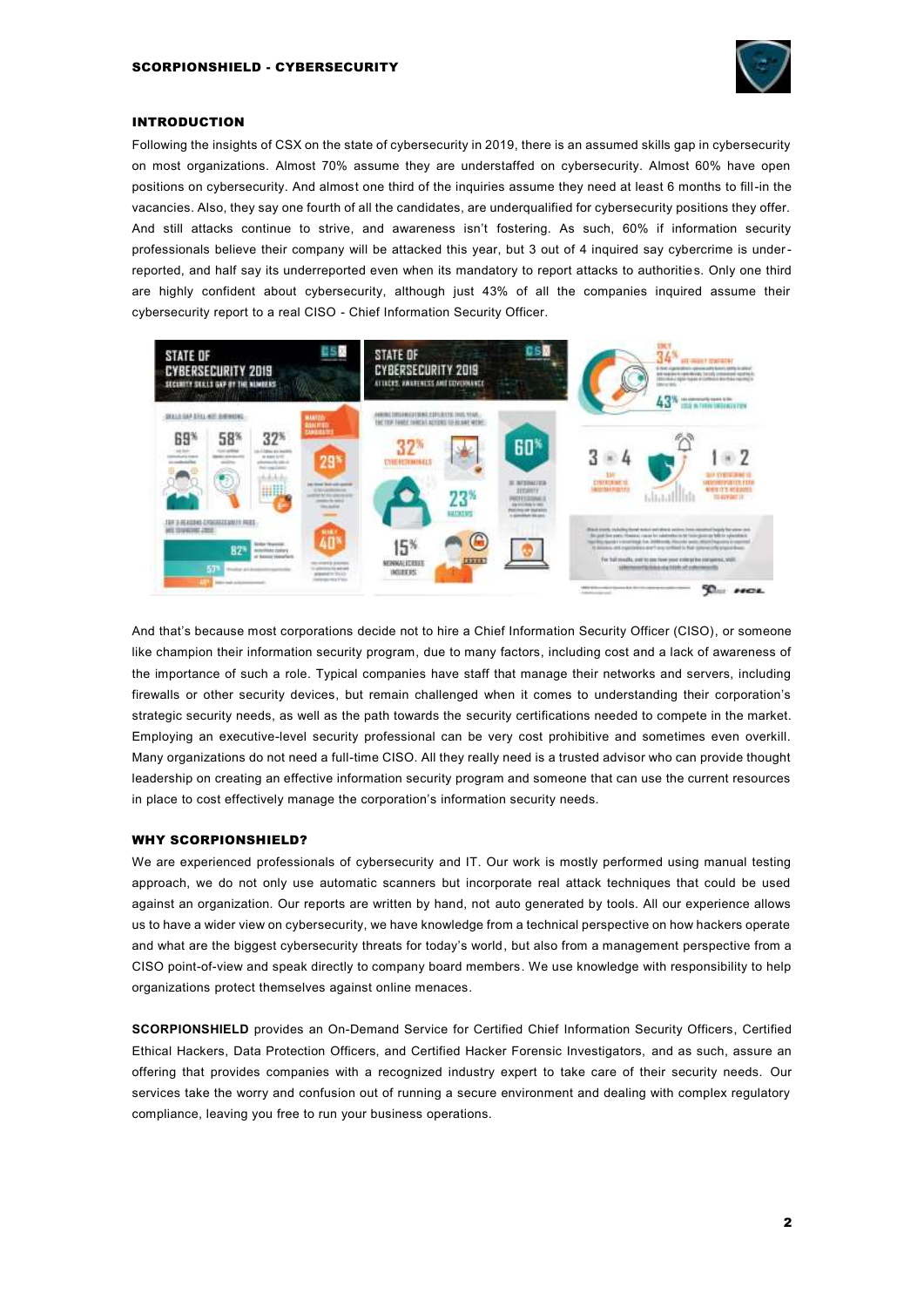



# 1. CERTIFIED CHIEF INFORMATION SECURITY OFFICER (C|CISO) ON DEMAND

The **C|CISO ON DEMAND** service works by allotting you a certain number of hours a week that an experienced consultant will use to help you build and manage your information security program. They will use the staff and resources you currently have available to ensure that both day-to-day security operations and tasks are carried out, as well as longer term security projects. On top of that, they will be available 24x7 to answer questions you may have or to respond to situations that may arise. Your assigned CISO, will totally manage the security of your environment leaving you the peace of mind to run your business. The **C|CISO ON DEMAND** completely believes in having an organized security program for any sized business. The first thing your CISO will do is to analyze the effectiveness of your current security program and, if necessary, make recommendations for improvements and then carry them out. If a security program is not in place, one will be created using **SCORPIONSHIELD** security's proprietary methodologies that are proven to provide world class security at the right level for your business. The security program is then managed and, as your business grows and develops, your CISO will be available for changes on security as necessary. A Corporate Security Assessment analyzes and discovers all the risks that pose a threat to your corporation. The threats that confront your business are constantly evolving and increasing in their complexity. Our consultants are skilled at analyzing corporate security programs to discover gaps, exploitable vulnerabilities and areas for improvement. Our consultants are able to offer concrete recommendations for accepting, reducing or transferring risk. The ultimate goal of our Corporate Security Assessment is to help identify the vulnerabilities that can put critical data at risk and cause downtime in your operatio ns.

The **C|CISO ON DEMAND** can help you understand how to best protect your business:

- ➢ Discover where risks exist that may compromise your corporate assets
- $\triangleright$  Recommend cost-effective solutions to mitigate and prevent a breach in security
- ➢ Prioritize and set risk thresholds
- ➢ Assess your current security program
- ➢ Evaluate risk management tactics
- ➢ Move from a reactive security posture to a proactive one to prevent breach
- ➢ Demonstrate due diligence

The **C|CISO ON DEMAND** corporate security assessments helps businesses discover and evaluate technical, administrative and physical risks, and is tailored to meet each client's specific needs and may include:

- Vulnerability testing of your networks and systems
- System configuration reviews
- Network architecture reviews
- Reviews of policies and procedures
- Interviews with your key staff
- Physical security reviews
- Review of administrative security

**C|CISO ON DEMAND** helps businesses to identify and evaluate risk across the organization. To assist you to prioritize and deliver a business case for mitigation, a full report is provided detailing each vulnerability, its risk level, the business impact, customized recommendation and remediation effort. Meaningful metrics are also delivered that can provide added insight into the security readiness of your environment. These can be leveraged to give insight to management on the current state of security and can be utilized over a multi-year program to deliver cost justification for security expenditure.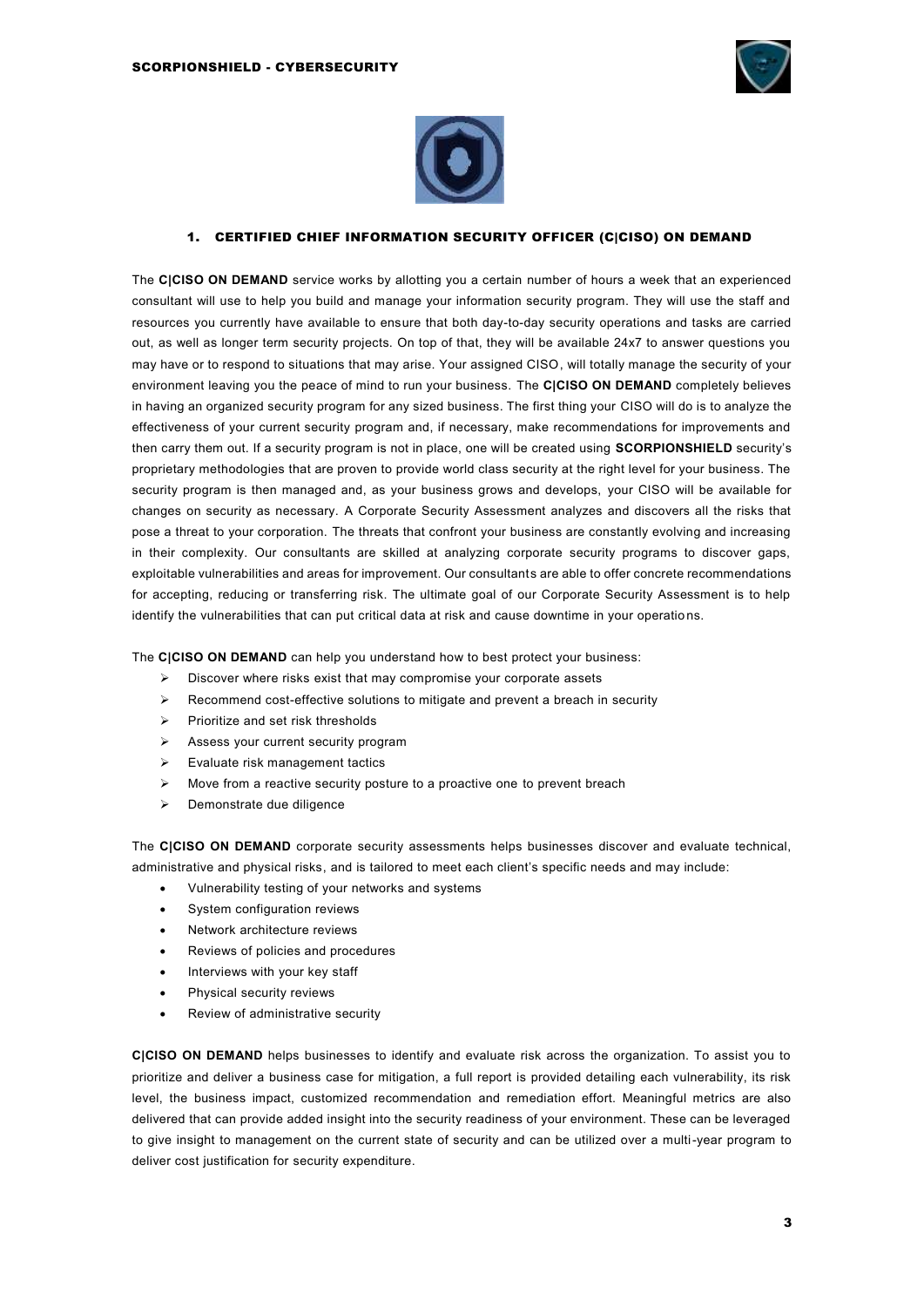



## 2. DATA PROTECTION OFFICER (DPO) ON DEMAND

Regulatory compliance for information and network security is also known as IT Compliance. Securing the confidentiality, integrity and availability of your data is no longer just a security best practice; it is now a requirement for doing business. Whatever your size company or industry you are in, **DATA PROTECTION OFFICER (DPO) ON DEMAND** will check IT Compliance and can help you meet your regulatory and reporting requirements.

**SCORPIONSHIELD** security offers comprehensive IT security solutions across all aspects of compliance including; assessing, planning, implementing, monitoring, reporting and maintaining compliance. Our solutions for compliance are based on the latest standards and years of proven experience. They integrate comprehensive processes that are designed to encompass every aspect of security planning, management, and compliance reporting. The DPO implements and/or audits the ISO27001 ISMS (Information Security Management System) as he is responsible for protection data and privacy within each organization. Also, is responsible to delineate a path towards ISO27001 compliance and certification, from establishing the policies and procedures to engaging the implementation of the ISMS and executing it accordingly. It will help you build the system but also to organize it, control it and pass the necessary audits with the regulator towards certification. DPO will also help on compliance upon the GDPR General Data Protection Regulation, minding privacy of your customers and workers, to avoid unnecessary fines from being uncompliant, and meeting the necessary needs of your partners in business.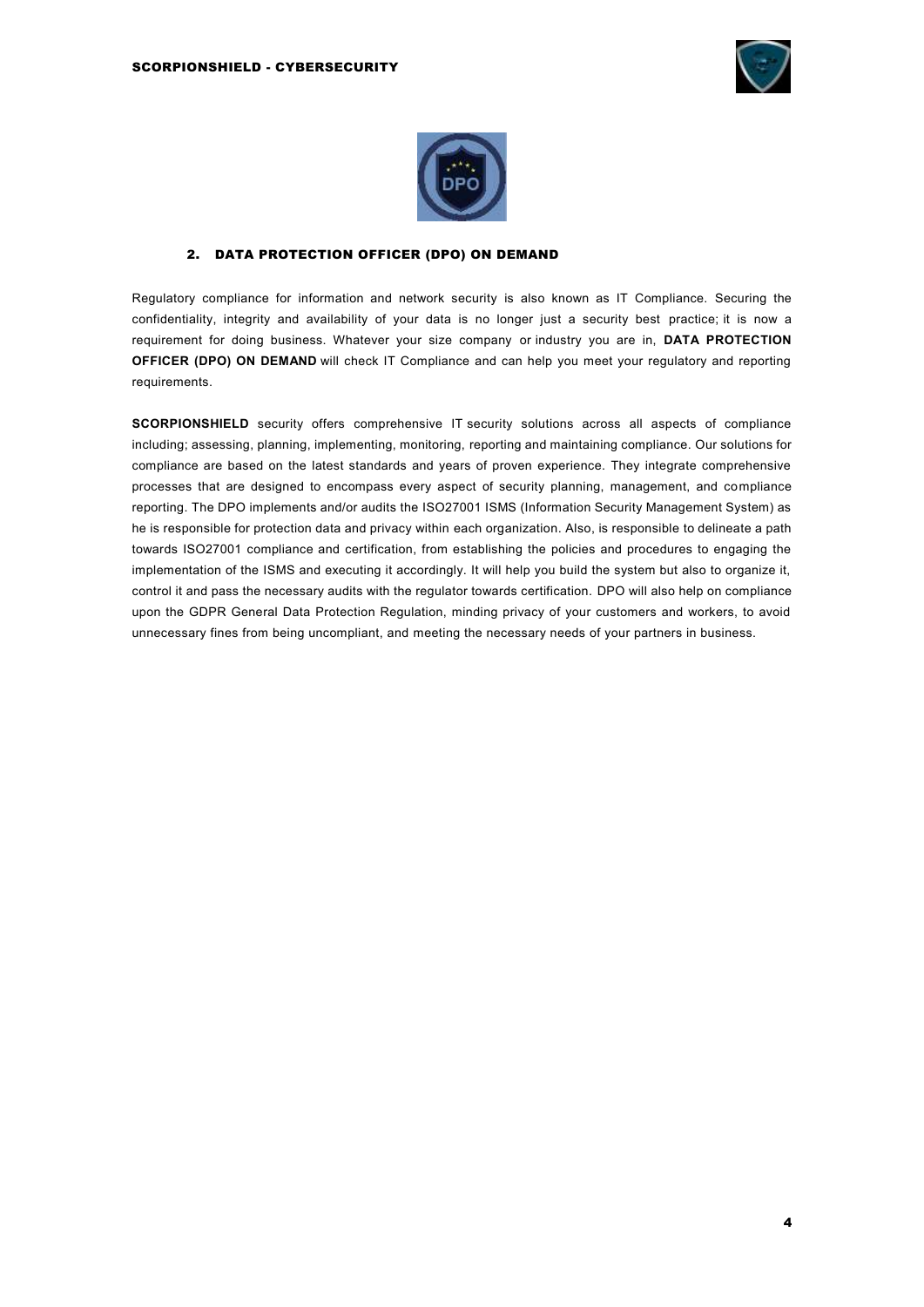



## 3. CERTIFIED ETHICAL HACKER (C|EH) ON DEMAND

The **CERTIFIED ETHICAL HACKER (C|EH) ON DEMAND** can help your business do the necessary Penetration Testing and Vulnerabilities Assessments.

#### A) VULNERABILITY ASSESSMENTS AND SECURITY AUDITS

**SCORPIONSHIELD** perform a broad scope of technical audits related to cybersecurity – security testing, vulnerability assessment, vulnerability scans, configuration audits and source code reviews. [Vulnerabilities are](https://www.trojanhorsesecurity.com/ciso-on-demand-virtual-ciso)  [continuing to evolve in complexity. Maintaining a secure environment in these conditions can be extremely difficult.](https://www.trojanhorsesecurity.com/ciso-on-demand-virtual-ciso)  [These risks give security leadership serious concern as they question whether each and every vulnerability has](https://www.trojanhorsesecurity.com/ciso-on-demand-virtual-ciso)  [been discovered and remediated.](https://www.trojanhorsesecurity.com/ciso-on-demand-virtual-ciso)

Vulnerability Assessments helps businesses to identify and evaluate IT operational risks and internet security across the organization. To assist you to prioritize and deliver a business case for mitigation, a full report is provided detailing each vulnerability, its risk level, the business impact, customized recommendations and remediation effort. Meaningful metrics are also delivered that can provide added insight into the security and IT Security readiness of your environment. These can be leveraged to give insight to management on the current state of security and can be utilized over a multi-year program to deliver cost justification for security expenditure. Vulnerability Assessments may identify assets IT vulnerabilities with an in-depth customized assessment, enable businesses to prioritize vulnerability mitigation in order of the greatest threat to business assets based upon potential business impact, and enable businesses to build a business case to implement the appropriate mitigation and provide justification for security expenditure.

#### ➢ **Cybersecurity audit**

Security audits of IT systems are done to confirm, that the infrastructure deployed in the organization fulfils security requirements and does not contain security vulnerabilities compromising the confidentiality, integrity or availability.

#### ➢ **Security config review, build review**

Config reviews and build reviews are performed on software solutions such as operating systems, services (e.g. HTTP). We verify the configuration in relation to security based on benchmarks such as NIST, CIS and recommendations from the vendor.

#### ➢ **Security code review**

Source code audits may be connected with a whitebox pentest or be delivered as a separate service. The code is verified for security vulnerabilities. The analysis is performed manually with aid from automated tools and custom scripting. We have experience in reviewing applications written in i.e. Bash/C/C++/Java/JavaScript/.NET/PHP/Python/Ruby.

### ➢ **Vulnerability scans**

Vulnerability scans are performed by automated tools, which identifies mostly already known security bugs, for which it has defined plugins. In the next phase identified vulnerabilities are manually verified by our pentesters in order to eliminate false positives.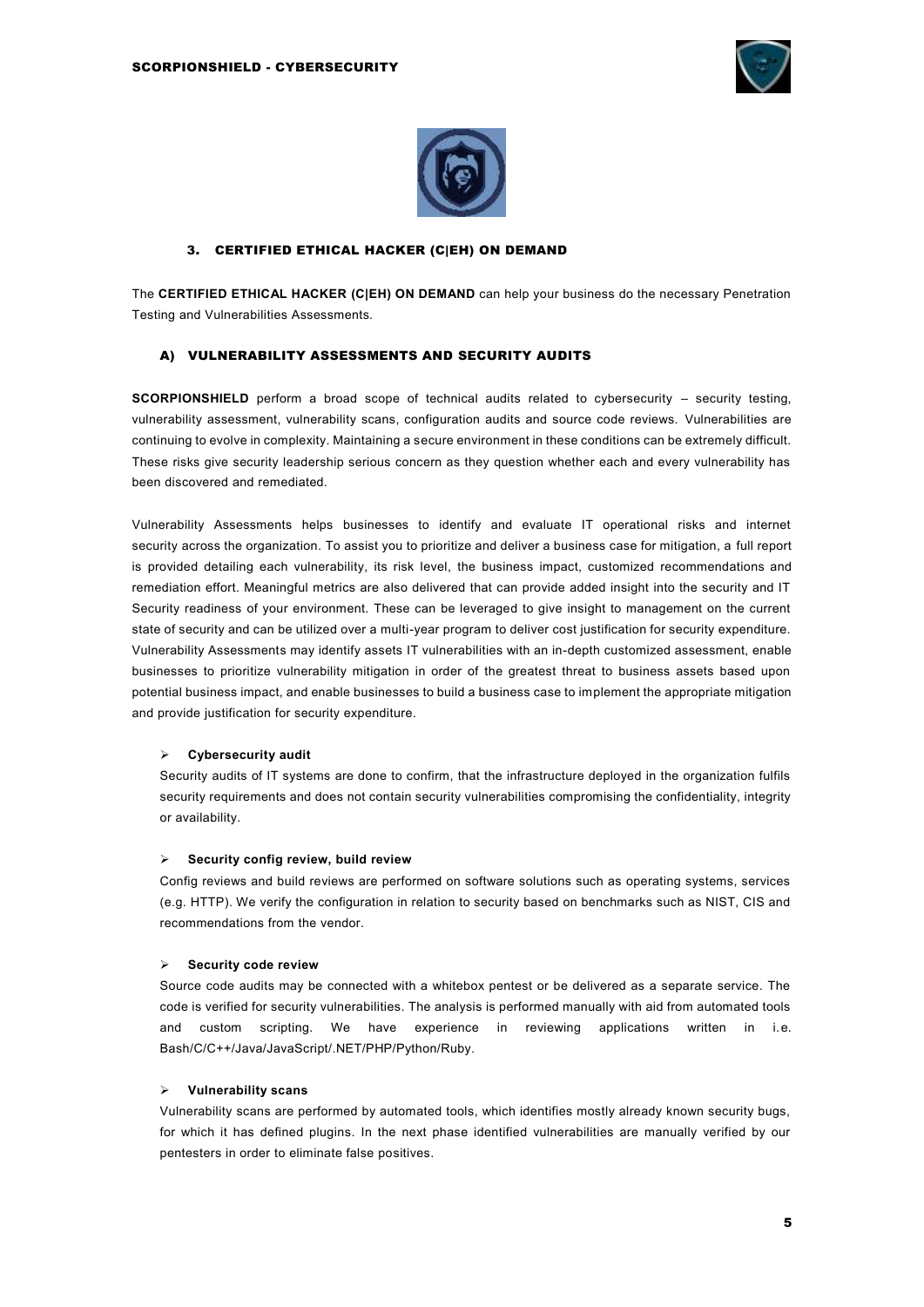

## ➢ **IT security audit**

When in need of conducting it security audit we recommend performing the following: config and build review, penetration testing and optionally code review. Security audits of IT systems are done to confirm, that the infrastructure deployed in the organization fulfils security requirements.

### B) PENETRATION TESTING

Penetration Testing assists businesses to safely identify vulnerabilities before attackers exploit them. Penetration Testing assists organizations to assess the security posture of their networks, buildings and staff by safely identifying technical, physical and administrative vulnerabilities before they are attacked. Our highly skilled security consultants use real-world scenarios to demonstrate how attackers can gain access to sensitive data, buildings or systems and lead to significant loss to your business. Our IT Consultants can perform penetration testing to secure your network security and data. With the proper IT service, IT support and IT consulting **SCORPIONSHIELD** can protect you, from a hack or cyber-attack.

During penetration testing, our security consultants will conduct covert activities typical of an attacker attempts to compromise servers, buildings and sensitive information. The testing is conducted in a safe and controlled exercise that is completely pre-authorized by you before an un-authorized attacker gets into your buildings and servers, causing you great loss. A penetration can be likened to surveying a rabbit proof fence, which must be whole to keep the rabbits out. In surveying the fence, the penetration tester may identify a single hole large enough for a rabbit (or themselves) to move through, once the defense is passed, any further review of that defense may not occur as the penetration tester moves on to the next security control. This means there may be several holes or vulnerabilities in the first line of defense and the penetration tester only identified the first one found as it was a successful exploit. This is where the difference lies between a vulnerability assessment and penetration test the vulnerability assessment is everything that you may be susceptible to, the penetration test is based on if your defense can be defeated.

**SCORPIONSHIELD** Penetration Testing services can or may include:

- **Technical testing (\*)** on Internet based servers and internal networks, Wireless/3G/4G/5G networks
- **Social Engineering** telephone calls and War dialing to test the security awareness of your employees
- **Phishing and Spear Phishing** Emails to your employees to test their security awareness
- **Physical Security** testing (Black Ops teams available upon request)
- **Physical Assessment** of sensitive information unprotected within the building

You can choose all these options for a full and comprehensive test or choose just a few to in a specific area you would like tested. At the end of the test, you will receive a detailed, professional report of the findings split into two sections; an executive summary and also a detailed technical report. The report will detail what testing was carried out and provide a clear table that will explain each finding, its business impact and remediation recommendation. This can be used as a road map of what to prioritize in IT security initiatives and spending.

**Technical testing (\*)** is conducted to verify security of a targeted asset such as network, web, mobile or clientserver application, and may include:

### ➢ **Cybersecurity testing**

It is one of our core services, we have many years of experience in performing penetration testing and until now we have delivered several hundred tests to our customers. All pen testers performing testing hold multiple certificates e.g. OSCP (Offensive Security Certified Professional) and have a proven track record in the industry. We fulfill the formal requirements often required by customers in terms of delivering a penetration test such as PCI DSS Penetration Testing Guidance. All reports are written by our consultants and not thoughtlessly generated by automatic security scanners. Additionally, our pen testers have identified many vulnerabilities in popular software and successfully participated in bug bounty programs.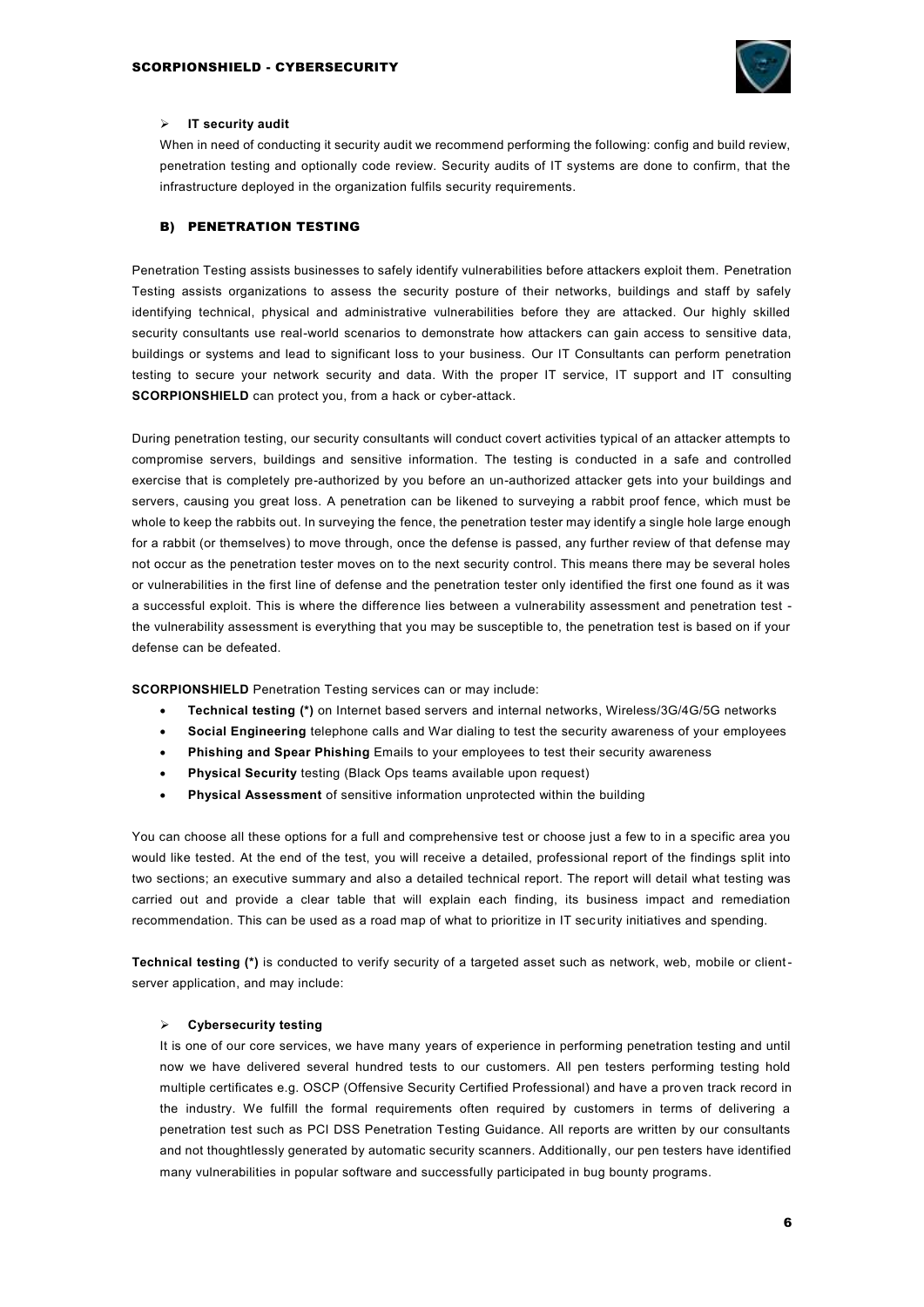

### ➢ **Black box penetration testing**

Both infrastructure and application pen testing can be performed from a outside attacker perspective meaning that the tester does not hold any knowledge regarding the targeted system apart from those available publicly. No information about the architecture and customer systems is delivered, no user accounts except those that can be created by an attacker (e.g. by registering in the application). Usually when conducting a security audit of a web application we use a gray box approach, which gives us some information about the audited system (e.g. documentation, description of the system functionalities) and accounts for each role in the systems are delivered, so we are able to check both vertical and horizontal privilege escalation, meaning accessing data and/or functionalities of higher privileged user and a different user with similar access rights.

### ➢ **White box penetration testing**

This type of a security audit is an extended version of gray box pen testing in which testers have full knowledge of the targeted asset. In case of a web application we are given access to both documentation and the source code additionally to what is granted in a gray box test.

### ➢ **Web application penetration testing**

We deliver web application penetration testing in accordance with popular and widely accepted OWASP methodology (The Open Web Application Security Project), including OWASP Top 10 and OWASP ASVS (Application Security Verification Standard) extended by our experience. We do not limit ourselves only to OWASP listed vulnerabilities and aim to find also business specific vulnerabilities that can pose a real threat to the business of the customer and which are often missed by automated vulnerability scanners.

### ➢ **Software penetration testing**

We deliver desktop application penetration testing and client-server application penetration testing. We can cover security testing of applications written in C/C++/C# and Java for Windows, Linux and OS X platforms.

#### ➢ **Mobile application penetration testing**

We perform mobile application penetration testing for iOS and Android platforms. We base our methodology on OWASP Mobile (The Open Web Application Security Project), including OWASP Mobile Top 10 and OWASP MASVS (Mobile Application Security Verification Standard) enhanced by our own experience in identifying vulnerabilities in mobile application.

#### ➢ **Infrastructure penetration testing**

We perform penetration testing of network infrastructure (LAN/WAN/WLAN), according to the PTES framework (The Penetration Testing Execution Standard). Tests can be conducted from both external (Internet, Wi-Fi etc.) and internal (LAN, VPN) networks.

### ➢ **LAN Network penetration testing**

Security audit of a local network can be performed locally on premises or via VPN. The difference compared to infrastructure pen testing is that the pen tester is given access on the level as if the intruder already gain access to the company internal network or it simulates a rogue employee trying to do harm from the inside.

## ➢ **WiFi penetration testing**

WiFi penetration testing aims to test the security of locally deployed wireless networks. It aims either to break into a protected WiFi network as well as privilege escalation from a guest network and attacking the users. Wireless security is also a part of our Red Team services which aims to perform social engineering attacks against unsuspecting WiFi users, for example by running a rogue AP (Access Point).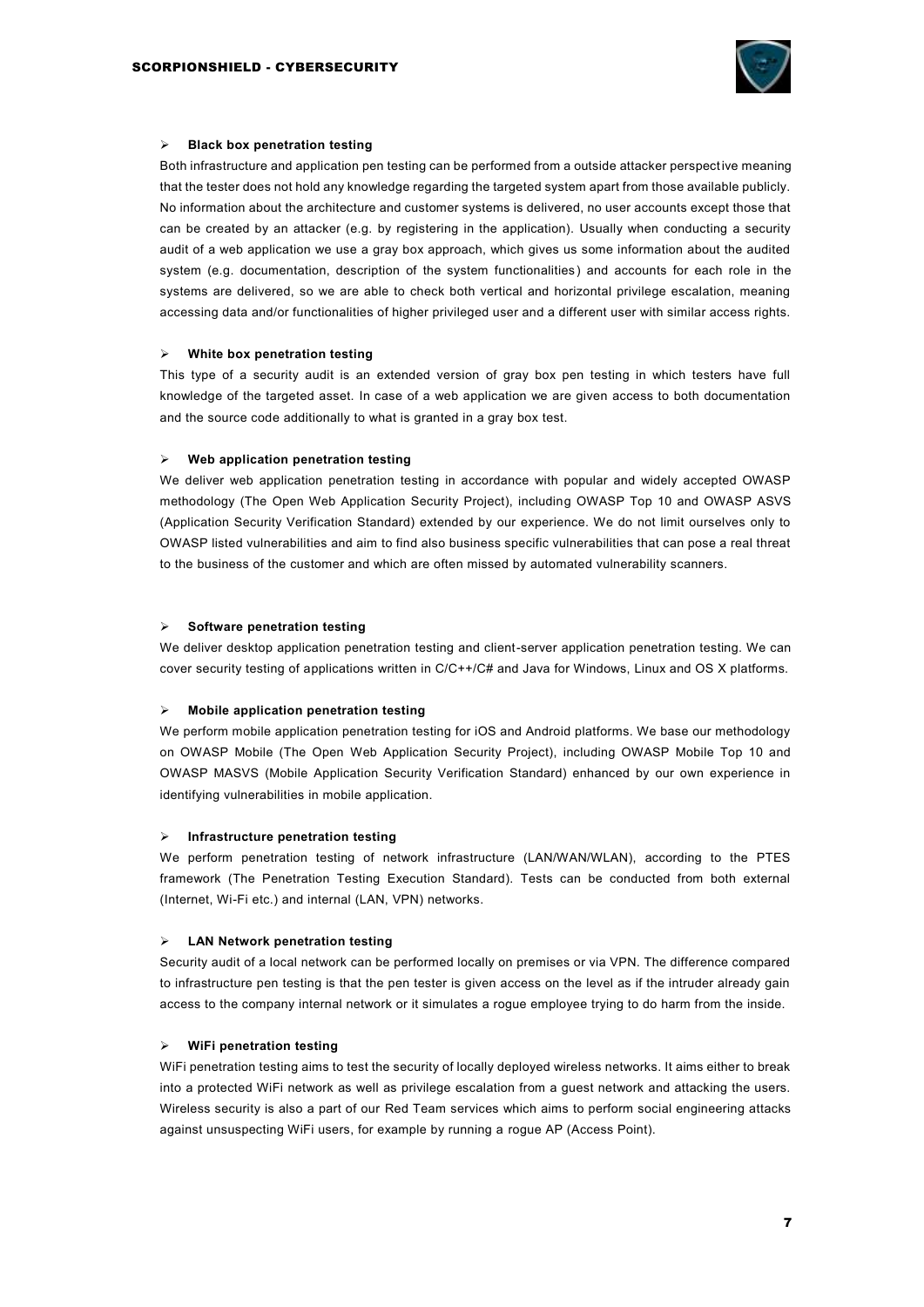

## C) RED TEAM AND BLUE TEAM OPERATIONS

Red Team operations are authorized attacks reflecting real capabilities of adversaries. Red Team covers various aspects such as network, social engineering and physical security.

### ➢ **Adversary simulation**

Thanks to our vast knowledge in the cybersecurity field we are able to deliver high quality simulated APT (Advanced Persistent Threat) attacks meaning CPH (Cyber-Physical-Human) Red Team operations are meant to reflect real cyber-attack scenarios, which might be aimed at a specific organization. Red Team exercises are used to assess the current state of security in a targeted company, employees' awareness, as well as the reaction time of internal security teams such as SOC (Security Operations Center).

### ➢ **Social engineering**

We perform authorized social engineering attacks, which usually refers to preparing and delivering phishing campaigns targeting customer employees. The goal is decided individually with each customer, for example it can be credential harvesting, using them for further escalation and simulating a real attack by trying to exfiltrate data outside the organization. In a more basic version, it can simply be gathering statistics of the campaign success ratio (number of clicks, gathered credentials).Other scenario may be aimed at WiFi users, where our consultants set up a rogue AP (Access Point) posing as the legitimate one. When the user connects, we may try to perform MiTM (Man-in-The-Middle attacks) meaning capturing sensitive data, planting specially crafted executables by hijacking downloaded files in order to gain further access.

### ➢ **Red Team vs Penetration Testing**

Red Team differs from penetration testing on multiple levels:

- it is not limited by a very strict scope (pen testers limited to gain access to specific web application),
- it is not about finding as many security vulnerabilities as possible, but finding the most effective way to break into to organization or achieve a specific goal (e.g. steal sensitive data),
- it is not limited only to technology, it includes human factors (social engineering), as well as physical security (e.g. on premises access controls),
- it cannot be too noisy, as it often aims to demonstrate bypassing of additional security controls and test the effectiveness of the internal security teams.

#### ➢ **Network attacks**

As a part of Red Team operations, we conduct network attacks both external and internal, where the main goal is gaining access to important company resources' data or as a way to get inside the internal network. However, for the most part it is used for escalation after gaining initial access to the network using social engineering or physical access.

### ➢ **Physical security**

Main goal of physical security testing in case of Red Team is gaining access to the organization building, restricted access zones, documents, company devices and the internal network.

## D) THREAT HUNTING AND INTELLIGENCE

Our unique approach stands out with the fact that we are not only base our detection on known active crime groups but focus on a wider perspective which allows us for more effective detection of targeted attacks, which are not detected by common tools and security software. Threat hunting means an active search for intruders in the organization infrastructure, sort of proactive digital forensics helping to increase detection capabilities of both inside and outside threats. We offer threat hunting services in both offense and defense.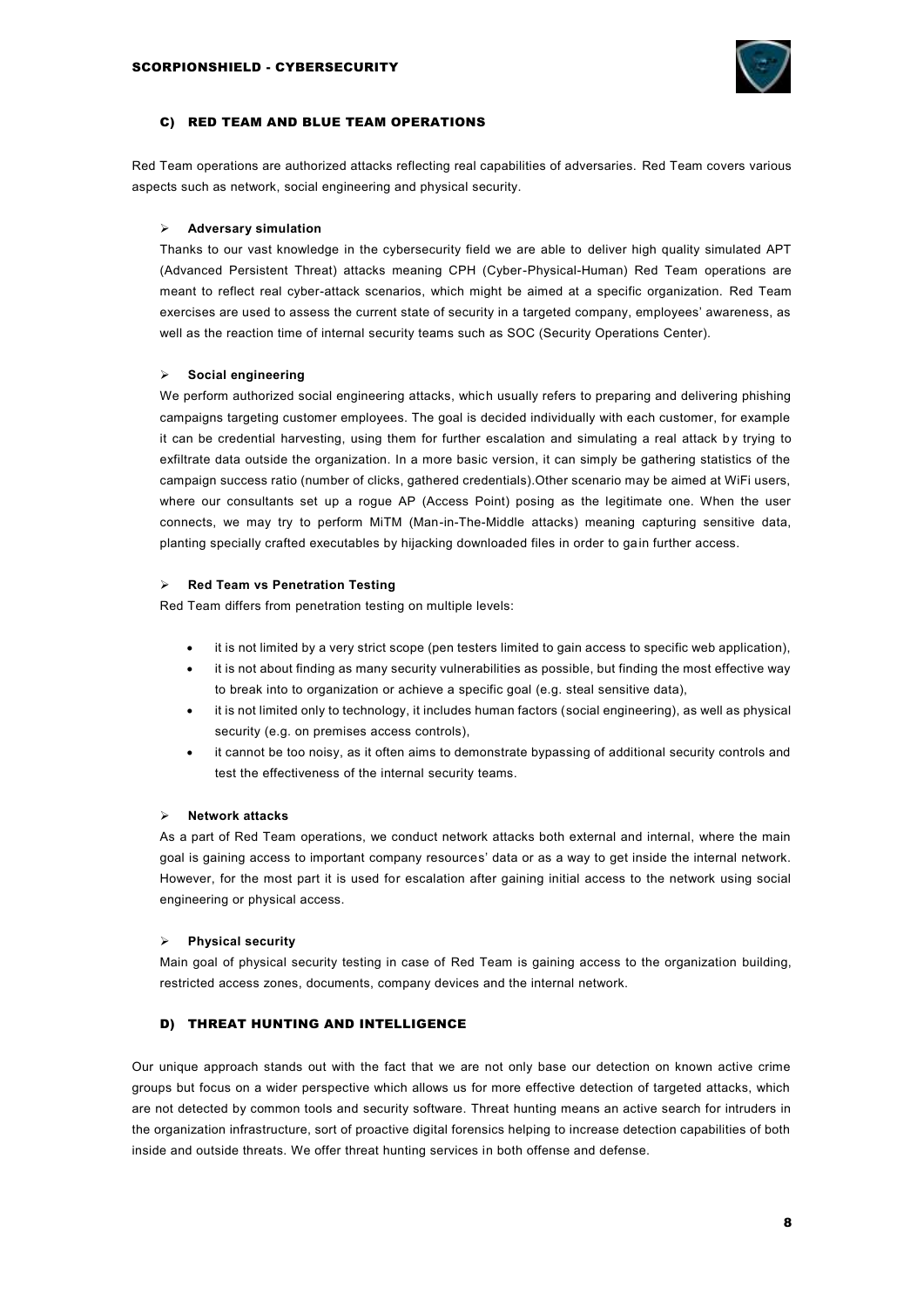

#### ➢ **Blue Team & Blue Teaming**

Threat hunting is a constantly evolving process not a technology. We have a solid knowledge on real attacks and track covering techniques which comes directly from the services we offer – **SCORPIONSHIELD**, penetration testing, as well as analysis and detection of such attacks – digital forensics and incident response. We dissect the attacker's methods in order to detect them independently of which tools were used to perform them, simultaneously decreasing the number of operations on analyzed data that needs to be performed by the detection system resulting in increasing the efficiency. Additionally, we use so called data enrichment for supporting internal data such as logs with outside information from our proprietary CTI (Cyber Threat Intelligence) system.

#### ➢ **Proactive threat discovery**

We know how to effectively identify attack symptoms and intruder presence in the organization infrastructure. A sample task for a threat hunter is to run a dedicated software (e.g. a honeypot) or monitor the DNS traffic inside a network looking for potentially malicious activity by e.g. checking entropy, types of DNS requests, comparison of domains with IOC (Indicator of Compromise) received from threat intelligence etc. On the other hand, log analysis in this case is not only limited to monitoring base events but means deep analysis by connecting many sources which can indicate that integrity has been compromised. Every solution is individually prepared to fit the customer needs in order to get best detection rates. Thanks to that type of approach there is a real possibility of detecting an attack, including the targeted ones which can help in reacting on time before real damage is done.

#### ➢ **Threat Intelligence**

Cyber Threat Intelligence (CTI) is used to get constant information updates from outside source about a given organization. The services consist of two main parts: information for security teams, mostly used to automatic data enrichment for internal monitoring SIEM systems, IPS (Intrusion Prevention System) or IDS/NIDS/HIDS (Intrusion Detection System, Network, Host). Simplest example of such enrichment might be acquiring IP addresses information from the honeypot network used by attackers or detecting changes of open ports in the company infrastructure. We use a dedicated proprietary software, which depending on customer needs automatically looks for potential threats or changes that might indicate a compromise. We support infrastructure monitoring with data from CTI which allows us to effectively detect targeted attacks. Our software collects information available on the Internet (OSINT) and actively monitors organization assets to look for changes inside both external (WAN) and internal (LAN) networks.

#### ➢ **OSINT**

We perform OSINT engagements (Open-Source Intelligence) where we gather significant amount of information about the target organization on the Internet.

#### ➢ **SIEM rules**

We create rules for SIEM (Security Information and Event Management) systems. It is a part of our threat hunting service, like with extending logging capabilities, honeypot construction etc.

#### ➢ **Security Operations Center (SOC) and SOC3 service**

Threat hunting service is usually delivered as the 3rd, last line in the Security Operations Center (SOC). Additionally, with our customer or partner we are able to offer full SOC outsourcing, consisting of 3 lines, working 24/7. We provide the last line of Security Operations Center (SOC). It can be offered directly to the customer, which only has 1st and 2nd line of support. Alternatively, we offer this service as a partnership , for of support and in need of professional threat hunting and incident response.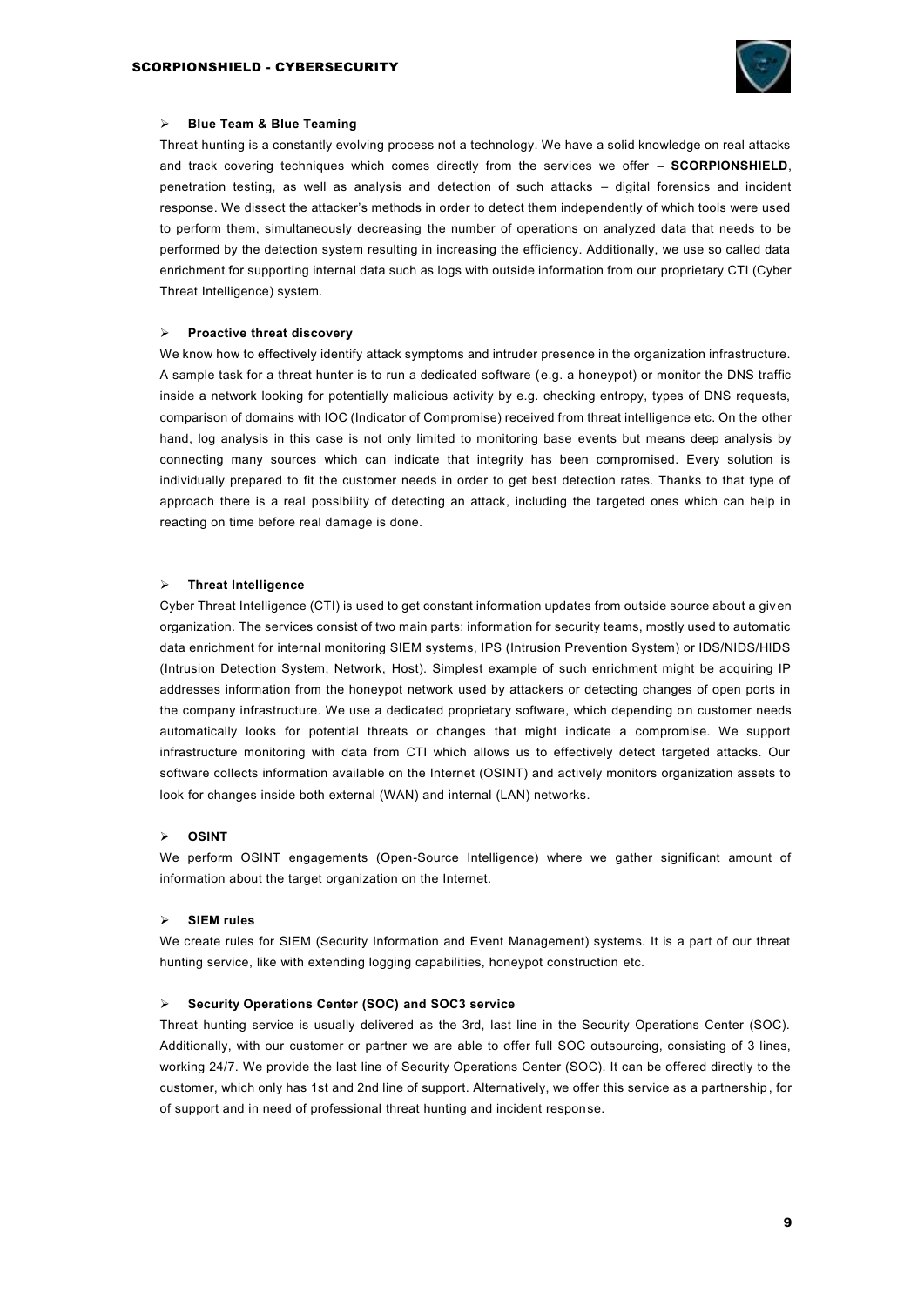



## 4. CERTIFIED HACKER FORENSICS INVESTIGATOR (C|HFI) ON DEMAND

The **CERTIFIED HACKER FORENSICS INVESTIGATOR (C|HFI) ON DEMAND** is a Digital Forensics Investigator and Incident Response Specialist, which covers topics such as collecting and securing digital evidence, performing analysis after breaches and recovering deleted data.

### ➢ **Computer Forensics**

We offer expert services in computer forensics especially related to cybersecurity meaning DFIR (Digital Forensics and Incident Response). We have a status of IT Expert Witness in Portugal and have taken part in securing evidence on crime scenes. We use highly specialized equipment and commercial tools to perform our forensics analysis.

### ➢ **Incident response (CERT, CSIRT)**

As a CERT (Computer Emergency Response Team) known also as a CSIRT (Computer Security Incident Response Team) we can help in situations when a security incident already has taken place. We will advise how to approach the problem and get expected results and perform a reliable analysis of the event. Our team will deliver a complex service starting from properly securing the data to analysis and delivering the final report with the findings. In order to help the customers securing the data properly on their own we offer a know-how on how to do it for Windows and Linux systems.

## ➢ **Incident analysis**

We analyze IT systems after they have been breached (hacked). We will help to secure the evidence, determine how the attack occurred, what operations have been performed by the attackers.

#### ➢ **Log, disk, RAM and network analysis**

We perform all sort of analysis on hard disks, logs (events), RAM memory dumps and network traffic.

### ➢ **Secure data erasing**

In case a customer's wants to securely remove sensitive data out of a undamaged hard disk we are able to help. This service may be used in cases such as old storage being decommissioned and later set up for sell or before returning a rented equipment. After the process no one will be able to recover data from the disk even with the help of digital forensics tools.

#### ➢ **Practical computer forensics analysis**

This cover securing digital evidence, hacker attack analysis, backdoor and rootkit detection.

### ➢ **Corporate espionage**

We help customers in detecting acts of corporate espionage in cases of suspicion where competition or rogue employees are trying to obtain the company secrets.

## ➢ **Malware analysis**

We perform malware analysis, both behavioral and static analyses approaches are used by our analysts. Also, we are able to analyses disks for malware presence and identify it.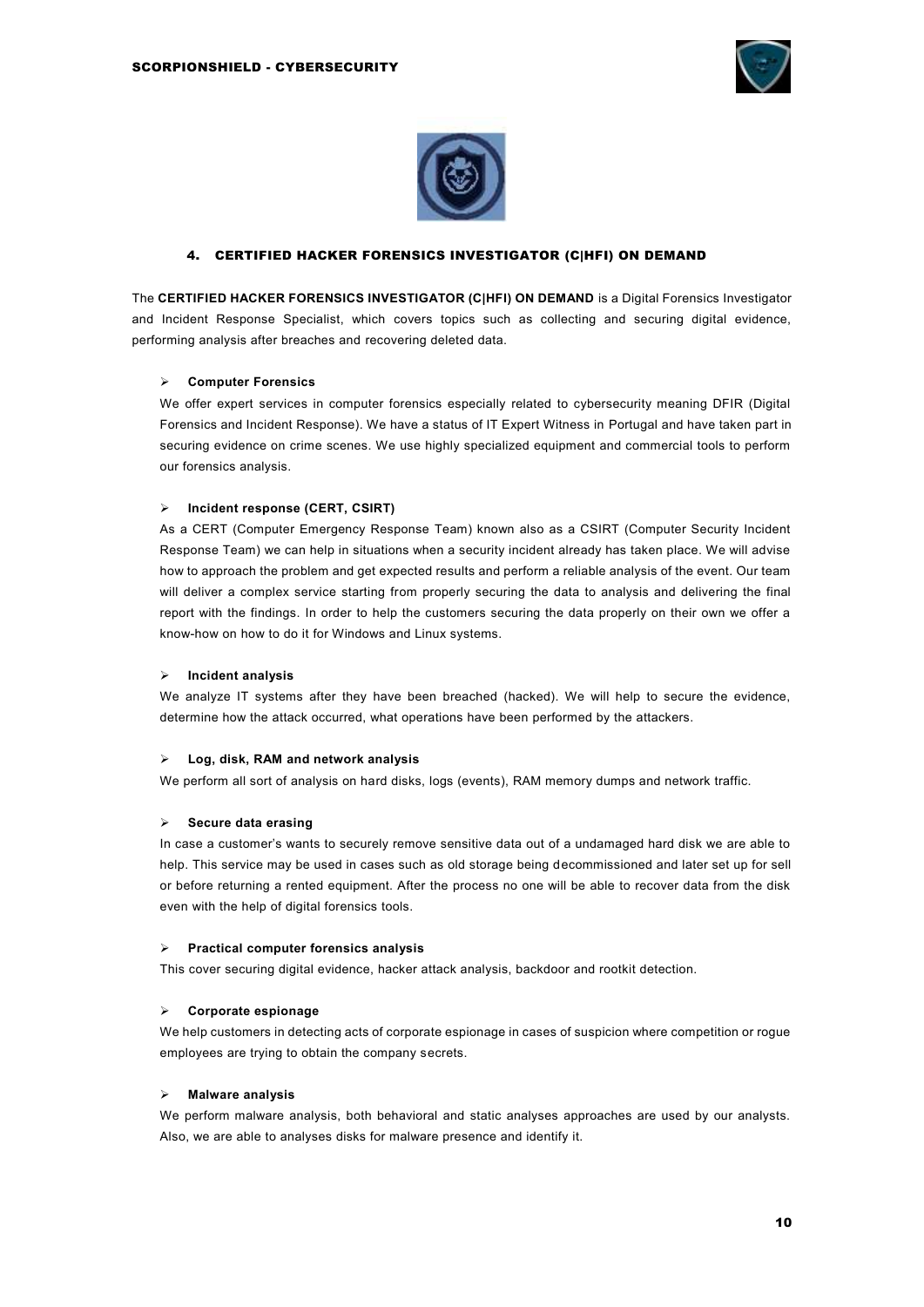



## 5. QUALITY, PARTNERSHIP, CONFIDENCIALITY AND ACADEMY OF EXPERTS

## **QUALITY**

We only employ leading industry experts with extensive testing experience. All our consultants have at least 10 years' experience and have the well-recognized security certification:

- ➢ Certified Chief Information Security Officers C|CISO by ECCOUCIL TM
- ➢ Certified Ethical Hacker C|EH by ECCOUCIL TM
- ➢ Certified Hacker Forensics Investigator C|HFI by ECCOUCIL TM
- ➢ Certified Information Privacy Manager CIPM IAPP TM International Association for Privacy Professionals
- ➢ ISO27001 Lead Implementer & Lead Auditor and GDPR Expert by BSI TM British Standards Institute

#### **PARTNERSHIP**

**SCORPIONSHIELD** is using the certified knowledge on information security from the most reputed information security training institution of the world, the **EC-COUNCIL TM** – a renowned world leader in Information Security Training and Certification (credited by ANSI, Committee on National Security Systems – CNSS, National Security Agency – NSA, the Department of Defense – DoD, CREST Equivalency, and Department of Veterans Affairs.



Our experience also found the in-depth and broadening of EC-COUNCIL courses to surpass most of the others, and that's why we are fostering and striving on our partnership relation with them.



Our consultants conduct safe, high quality technical testing and use only manual penetration techniques. Our technical testing is not a mere security scan of your network. All technical testing is manually carried out according to the industries best practices. Our consultants are also experts at building infiltration and able to demonstrate how buildings can be infiltrated by an attacker and offer clients recommendation for improving physical security .